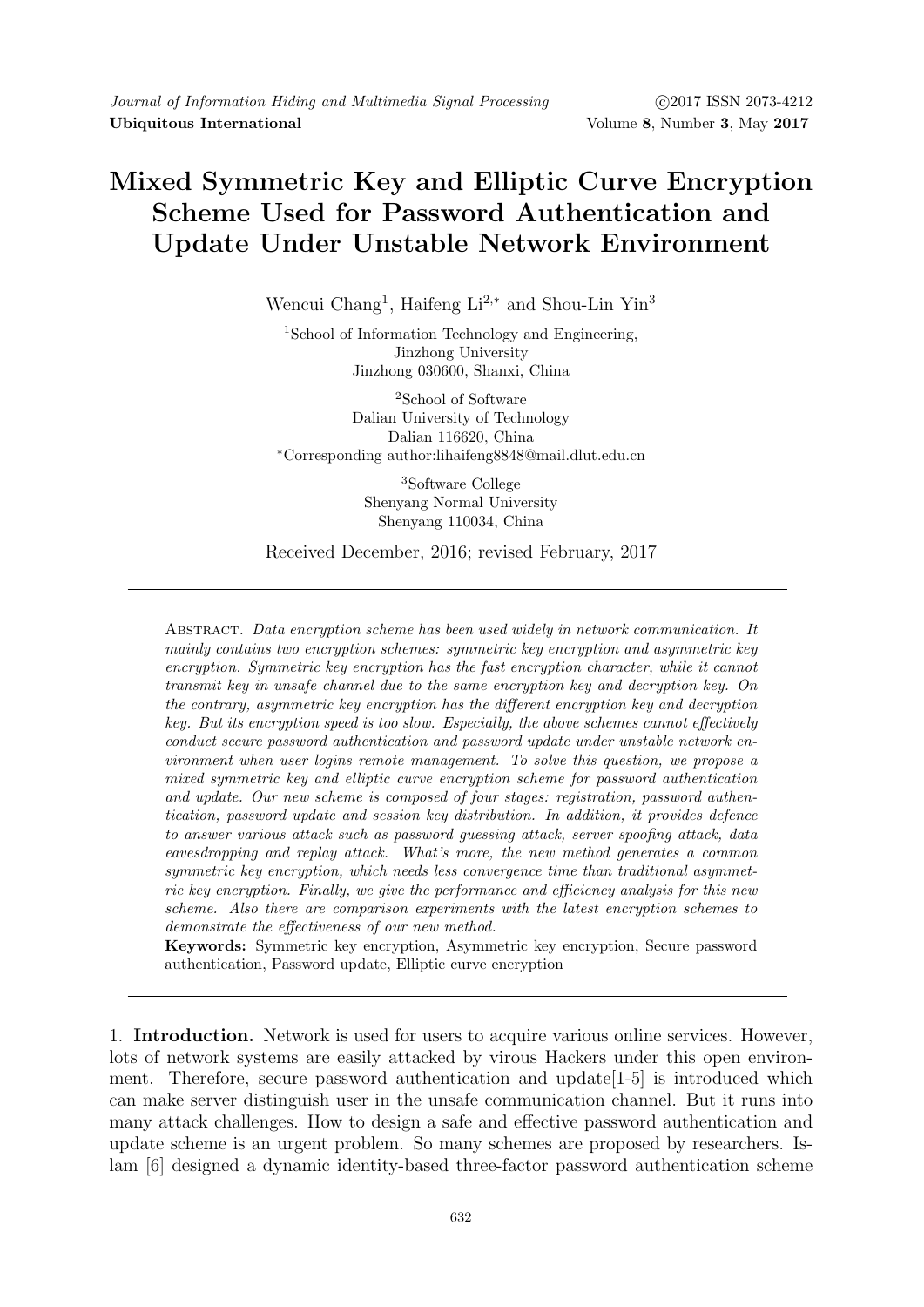using extended chaotic map in the random oracle model. The proposed scheme was provably secure based on the intractability assumption of chaotic map-based DiffieCHellman problem. Chen et al.[7] proposed a generic framework for designing four-party passwordbased authenticated key exchange (4PAKE) protocols. This new framework took a different approach from previous work, where the users were not required to have public key certificates, but they simply reused their login passwords, which they shared with their respective domain authentication servers. Meanwhile, the authentication servers, assumed to be part of a standard PKI, acted as ephemeral CAs that certified some key materials that the users could subsequently use to exchange and agree on as a session key. Moreover, he adopted a compositional approach. That is, by treating any secure two party password-based key exchange (2PAKE) protocol and two-party asymmetrickey/symmetric-key-based key exchange (2A/SAKE) protocol as black boxes, he combined them to obtain generic and provably secure 4PAKE protocols. Yin[8] presented a new certificateless aggregate signcryption(NCAS) scheme based on Exclusive OR(XOR). NCAS improved computation efficiency by reducing the computation number of bilinear pairings. Tang[9] proposed a public key scheme to defence password guessing attack, server spoofing attack, data eavesdropping etc. Yoon E  $J[10]$  presented an improved public key scheme to prevent from some weaknesses (i.e. replay attack, DoS attack) and distribute private key between user and server. However, the disadvantages in[10] are obvious. 1) Attacker steals password validator from the database of server and uses the offline guessing attack to acquire the correct password. 2) Attacker may use the same password and identifier to visit other servers, and begin internal attack by the user's password. 3) Attackers can use the server private key to decrypt data and get the original password of user. Then they directly start to imitation attack. 4) Attackers acquire the same ¡identifier, password; pair, then they can login server and have access to one account. Zhu[11] stated a new robust biometrics-based one-time identity-password (OTIP) authenticated key agreement protocol. Yie and Liu[12] proposed a new Map-Reduce model with kmeans clustering of differential privacy protection, which adopted distributed computing functions provided by MapReduce model to improve clustering analysis efficiency in social network privacy protection. Mun[13] presented a new enhanced scheme that uses Elliptic Curve DiffieCHellman (ECDH) to overcome disadvantage with failing to achieve anonymity and perfect forward secrecy, and disclosing of legitimate user's password and improve performance.

The weakness of above schemes can be summarized as :

- Cannot defend data eavesdropping attack.
- Lack key distribution mechanism.
- User cannot freely select or set password.
- Remote authentication fails, because it is difficult to remember long-bit distance.
- It easily suffers from offline guessing attack with a short password.

Therefore, we propose a mixed symmetric key and elliptic curve encryption scheme for password authentication and update in this paper. New scheme combines the advantage of symmetric key and elliptic curve encryption. It can realize the mutual authentication and ensure forward, backward security. In addition, it defends various attack such as password guessing attack, internal attack, fake attack, server spoofing attack, data eavesdropping and replay attack. The followings are the structures of this paper. In section2, we give some preliminaries. Section3 detailed introduces the mixed symmetric key and elliptic curve encryption scheme. We give the security analysis and performance analysis in section4 and section5. There is a conclusion in section6.

## 2. Preliminaries.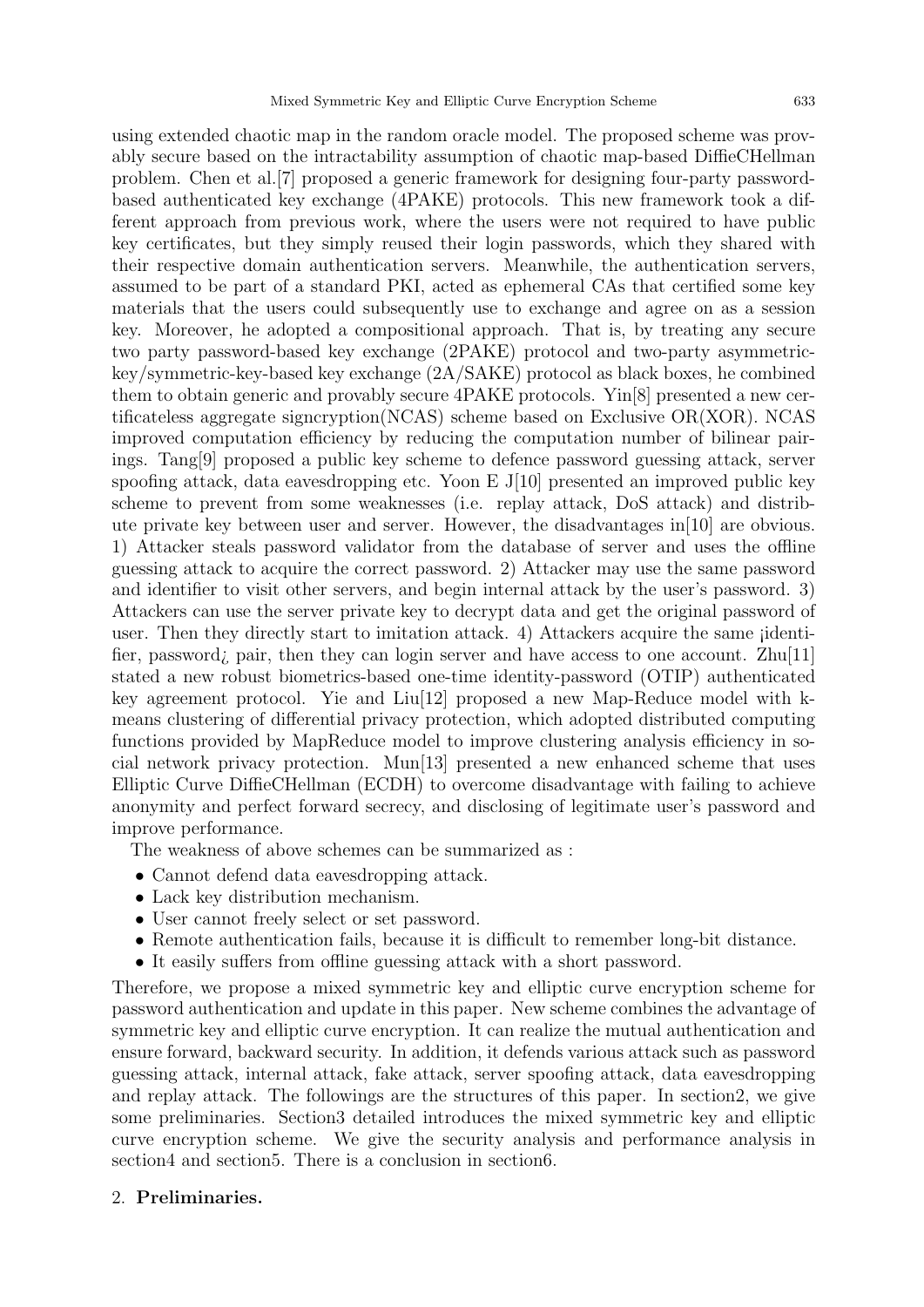2.1. Ellipse curve cryptography. In this paper, our scheme is based on ellipse curve group[14-16], and its security is based on computational Diffie-Hellman problem.

Supposing that  $F_p$  is a p element finite field. There are two elements a and b in  $F_p$ satisfying discriminant  $\Delta = 4a^3 + 27b^2 \neq 0$ . So ellipse curve can be written as  $E(F_p)$ and it denotes the set of all the points  $(x, y)$  and infinity point O meeting Weierstrass equation  $y^2 = x^3 + ax + b$ . Namely  $E(F_p) = ((x, y)|x, y \in F_p$  and  $y^2 = x^3 + ax + b) \cup O$ . Obviously, all the points in ellipse curve  $E(F_n)$  consist of commutative group.

2.2. Symmetric key encryption. As we all know, symmetric key algorithm encrypt[17- 18] and decrypt data using a single key. As shown in Figure1, the key and the plaintext message are passed to the encryption algorithm, generating a ciphertext. The result can be sent across an insecure medium, allowing only a recipient who has the original key to decrypt the message, which is done by passing the ciphertext and the key to a decryption algorithm. Obviously, the key must remain secret for this scheme to be effective.



Figure 1. Symmetric key encryption

3. Mixed symmetric key and elliptic curve encryption scheme. In this paper, we use some symbols as in table1. New scheme includes four aspects: registration, password

| Symbol               | Explanation                                                        |  |  |  |  |
|----------------------|--------------------------------------------------------------------|--|--|--|--|
| $ID_A$               | Identifier of user $A$                                             |  |  |  |  |
| $pw_A$               | Password of A                                                      |  |  |  |  |
| $d_s$                | Private key of server $S$                                          |  |  |  |  |
| $U_s = d_s \cdot G$  | Public key of server $S$                                           |  |  |  |  |
| $U_A = pw_A \cdot G$ | Password validator of user A                                       |  |  |  |  |
| $K_s$                | Private key calculated by $K = pw_A \cdot U_s = (K_x, K_y)$        |  |  |  |  |
| G                    | Base point of $n-order$ elliptic curve group, meet $n \cdot G = 0$ |  |  |  |  |
| $H(\cdot)$           | Anti-Collision one-way secure hash function                        |  |  |  |  |
| $r_A$ and $r_s$      | user and server randomly select number from $[1, n-1]$             |  |  |  |  |
| $+$ and $-$          | Addition and subtraction of Elliptic curve points                  |  |  |  |  |

Table 1. Parameters

authentication, password update and session key distribution. Then we detailed introduce them respectively as follows.

1. Registration stage. First, user  $A$  must use identifier  $ID<sub>A</sub>$  and password validator  $U_A$  to register in server S. And A can get public key of server S. Then server storages identifier and password validator of each legal user and writes the state-bit of protection files. Where state-bit indicates the state of user(i.e. when user logins the server, it set the position of state-bit as 1. Otherwise, it is 0.). Table2 is the verification table.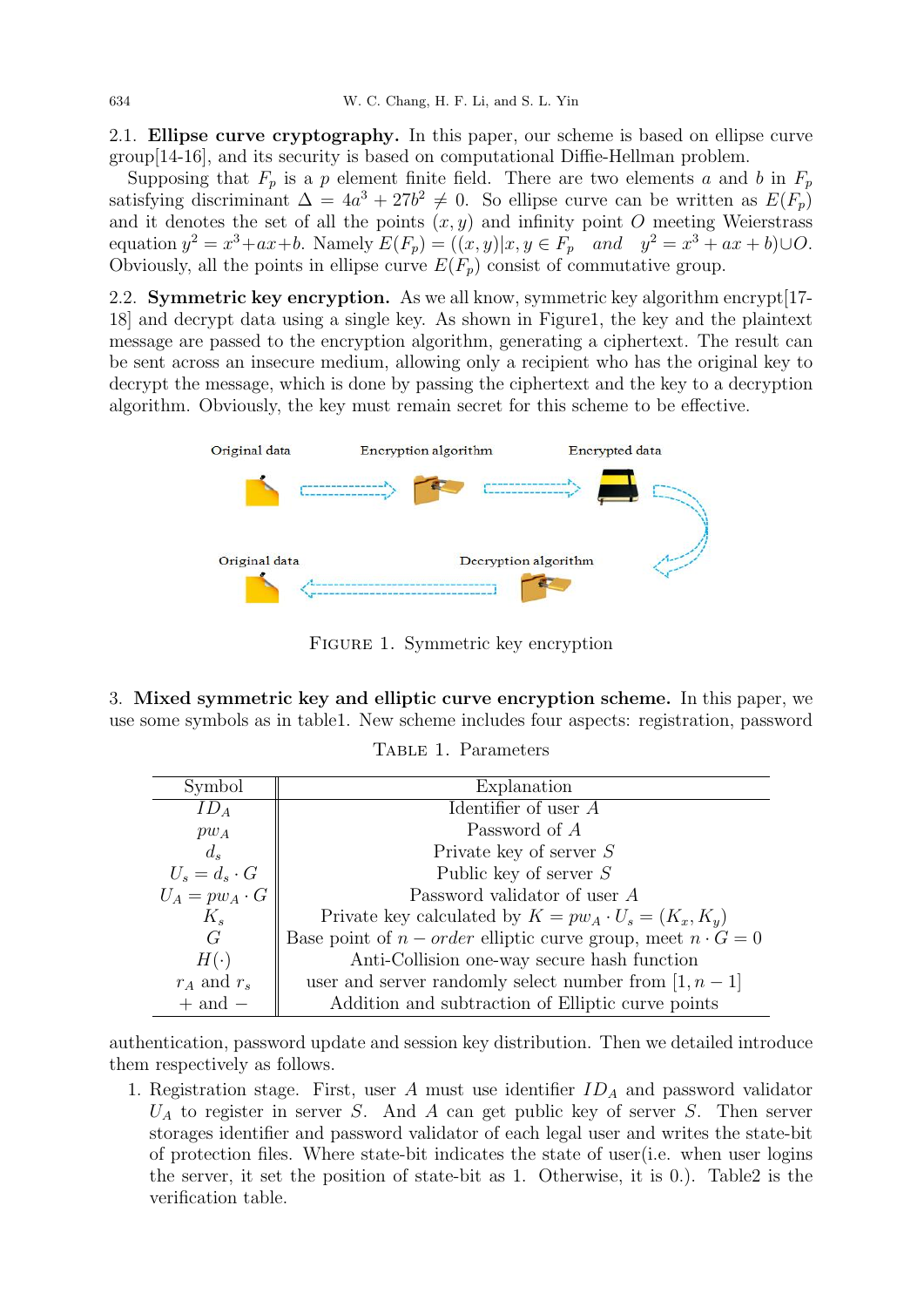|                 |                       |          | Identifier Password validator State-bit    Identifier Password validator State-bit |          |
|-----------------|-----------------------|----------|------------------------------------------------------------------------------------|----------|
|                 | $U_A = pw_A \cdot G$  | $ID_C$   | $U_C = p w_C \cdot G$                                                              |          |
| ID <sub>B</sub> | $U_B = p w_B \cdot G$ | $\cdots$ | $\cdots$                                                                           | $\cdots$ |

Table 2. Verification table

2. Password authentication stage. This stage contains four steps.

- From agent interface to server  $ID_A, E_{K_x}(ID_A, R_A, W_A)$ . User A puts the identifier  $ID_A$  and password  $pw_A$  into terminal services. User randomly selects a number  $r_A$  from [1, n – 1]. Compute  $R_A = r_A \cdot U_S$  and  $W_A = (r_A \cdot pw_A) \cdot G$ . Then user uses symmetric key  $K_x$  to encrypt  $(ID_A, R_A, W_A)$  and sends it to server. Encryption key  $K_x$  is the x-coordinate of  $K = p w_A \cdot U_s = p w_A \cdot d_S \cdot G = (K_x, K_y)$ .
- From server to user  $(W_A + W_S), H(W_S)$ . Server uses  $K = d_S \cdot U_A = pw_A$ .  $d_s \cdot G = (K_x, K_y)$  to calculate decryption key  $K_x$ . Then server uses  $K_x$  to decrypt  $E_{K_x}(ID_A, R_A, W_A)$ . Server will compare the decrypted  $ID_A, \hat{e}(R_A, U_A)$ to acquired  $ID_A$ ,  $\hat{e}(W_A, U_S)$ . If the results meet all conditions, then server will randomly select a number  $r_S$  and compute  $W_S = r_S \cdot U_S = r_S \cdot d_S \cdot G$ . ( $W_A$  +  $W<sub>S</sub>$ ,  $H(W<sub>S</sub>)$  will be sent to user.
- From agent interface to server  $ID_A$ ,  $H(W_A, W_S)$ . User uses  $(W_A, W_S)$  to subtract  $W_A$  and gets  $W_S$ . If  $W_S = H(W_S)$ , user executes the hash operation  $H(W_A, W_S)$ and sends it to server.
- From server to user (we use symmetric key to encrypt the data): Access authorization or rejected. Server extracts hash value of  $W_S$  and  $W_A$  in step2. Compare it to acquired  $H(W_A, W_S)$ . If all the conditions meet requirement, it allows user to login.
- 3. Password update stage (Assuming that old password  $pw_A$  is absolute security).
	- From agent interface to server  $ID_A, E_{K_x}(ID_A, R_A, W_A)$ .
	- From server to user  $(W_A + W_S), H(W_S)$ .
	- From agent interface to server  $ID_A$ ,  $H(W_A, W_S)$ ,  $W_A + U'_A$ ,  $H(W_S, U'_A)$ .
	- From server to user: Password update authorization or rejected.

If user wants to modify the password  $pw_A$  as  $pw'_A$ , then user needs to calculate corresponding password validator  $U'_A = pw'_A \cdot G$ . In step3, if password authorization  $H(W_A, W_S)$  is verified, then server uses  $W_A + U'_A$  to subtract  $W_A$  and gets new password validator  $U'_A$ . If hash value of  $(W_S, U'_A)$  is equal to  $H(W_S, U'_A)$ . Then  $U_A$ will be replaced by  $U'_A$ .

- 4. Session key distribution stage.
	- From agent interface to server  $ID_A, E_{K_x}(ID_A, R_A, W_A)$ .
	- From server to user  $(W_A + W_S), H(W_S)$ .
	- From agent interface to server  $ID_A$ ,  $H(W_A, W_S)$ .
	- From server to user: Session key distribution authorization or rejected.

In this protocol, user and server select a random number  $r_A$  and  $r_S$  from [1, n – 1] respectively. User computes the final session key and server calculates  $SK = (r_S \cdot$  $d_S \cdot W_A = r_A \cdot r_S \cdot pw_A \cdot d_S \cdot G.$ 

3.1. Correctness of new scheme. Our scheme follows the bilinear pairings rule, which guarantees the correctness of new scheme. To proof  $\hat{e}(R_A, U_A) = \hat{e}(W_A, U_S)$ ,

$$
\hat{e}(R_A, U_A) = \hat{e}(r_A \cdot d_S \cdot G, pw_A \cdot G) = \hat{e}(G, G)^{r_A pw_A ds}.
$$
\n(1)

$$
\hat{e}(W_A, U_S) = \hat{e}(r_A \cdot pw_A \cdot G, d_S \cdot G) = \hat{e}(G, G)^{r_A pw_A d_S}.
$$
\n<sup>(2)</sup>

Therefore,  $\hat{e}(R_A, U_A) = \hat{e}(W_A, U_S)$ .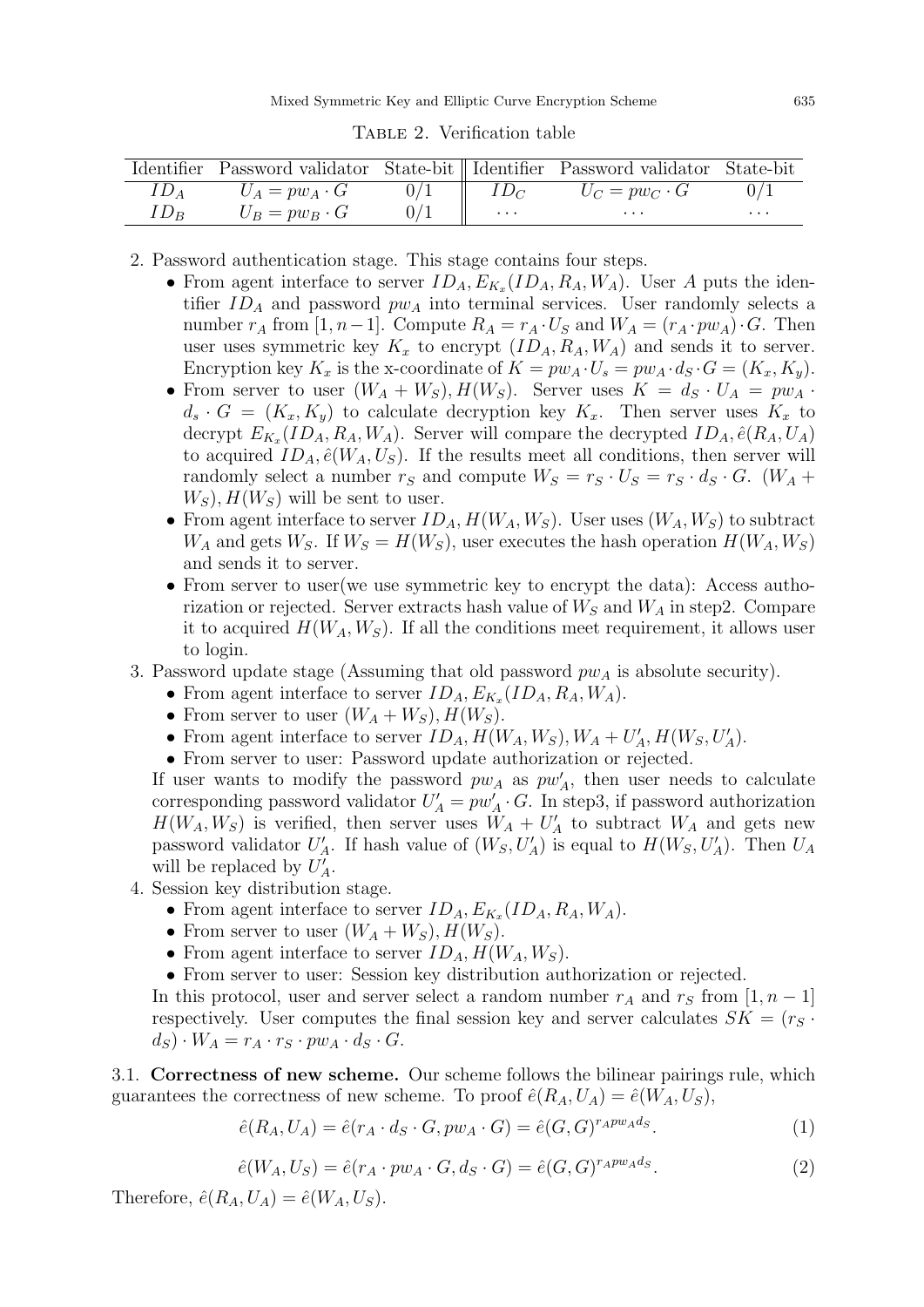4. Security analysis. In this section, we analyze the security of new scheme. New scheme can defend various known password attacks and provide many security attributes.

- 1. Replay attack. Replay attack can be defined that attacker masquerades legal user to attack network through repeated using acquired information in previous protocol. In protocol, it encrypts  $W_A$  by symmetric key  $K_x$ . Only server and legal user can calculate it. If attacker wants to reuse old session information  $(ID_A, E_{K_S}(ID_A, R_A, W_A))$ to masquerade a legal user, but he cannot acquire  $W_A$  and  $W_S$  and compute symmetry key  $K = pw_A \cdot U_S = d_S \cdot U_A = (K_x, K_y)$ . Because the key can be calculated from private key  $d_S$  of server, password validator  $U_A$  of user, user password  $pw_A$ and public key  $U_S$  of server. If attacker offers wrong information  $H(W_A^*, W_S^*)$ , then server can detect the information by comparing to  $H(W_A, W_S)$ . Therefore, this new scheme can defend the replay attack.
- 2. Password guessing attack. Password guessing attack is an important problem in the remote user authentication scheme based on password access. In fact, user always uses the low intensity password which is easily remembered. Low intensity password is usually cracked by attacker. So attacker can masquerade a legal user. In the proposed protocol, server uses write-protected file to storage password validator  $U_A = pw_A \cdot G$ . Attacker cannot get password  $pw_A$  from  $U_A$ . Therefore, this new scheme can defend the password guessing attack.
- 3. Imitation attack. Assuming that attacker makes a try to masquerade server to change the session key of legal user. Before intercepting data, attacker would run protocol message  $E_{K_x}(ID_A, R_A, W_A)$ . But attacker cannot acquire  $W_A$  from message, in that  $(ID<sub>A</sub>, R<sub>A</sub>, W<sub>A</sub>)$  is only encrypted by symmetric key  $K<sub>x</sub>$  only known by user and server. Then attacker uses the wrong message  $(W_A^* + W_S^*, H(W_S^*))$  (where  $W_A^*$ and  $W_S^*$  are randomly selected by attacker.) to respond to user. After receiving message  $(W_A^* + W_S^*, H(W_S^*)),$  users compare the  $H(W_A^* + W_S^* - W_A)$  with  $H(W_S^*),$  the comparison result is inequality. Therefore, user stops the key distribution protocol. This new scheme can defend the imitation attack.
- 4. Attack of denial service. When user logins the account,he inputs wrong password. If the number of input password exceeds the limit value, then the server closes system logon session. However, account still can continuely arise login request until user provides correct password. In the process of password changing protocol, supposing that attacker uses  $(ID_A), H(W_A, W_S), X$  and  $H(W_S, U'_A)$  to replace  $(ID_A),$  $H(W_A, W_S)$ ,  $W_A + U'_A$  and  $H(W_S, U'_A)$  and sends it to server. Where X is the random elliptic curve point. After receiving  $(ID_A), H(W_A, W_S), X$  and  $H(W_S, U'_A),$ server computes  $X - W_A$  and  $H(W_S, X - W_A)$  and compares  $H(W_S, X - W_A)$  with acquired  $H(W_S, U'_A)$ . But they are inequality. Therefore, server sends the wrong message of denial password update to user. So the new scheme can detect attack of denial service.
- 5. Multiple logged-in users. Assuming that several attackers have got the password  $pw$ and login identifier  $ID_A$  of user. In our scheme, only one attacker can login remote server and server sets its state position as 1. If other attackers try to use the same password and login identifier to login server at the same time, server will reject this request due to it state.
- 6. Server spoofing attack. In this attack, attacker may be disguised as one server to attain user's password and server's private key. Without  $K = pw_A \cdot U_S = d_S \cdot U_A =$  $(K_x, K_y)$  or password  $pw_A$ , it cannot calculate symmetry key  $d_S$ . In the first step of password authentication protocol, attacker cannot decrypt  $ID_A$ ,  $E_{K_x}(ID_A, R_A, W_A)$ to get  $W_A$  by using wrong key, so attacker will fail in third step. If attacker knows the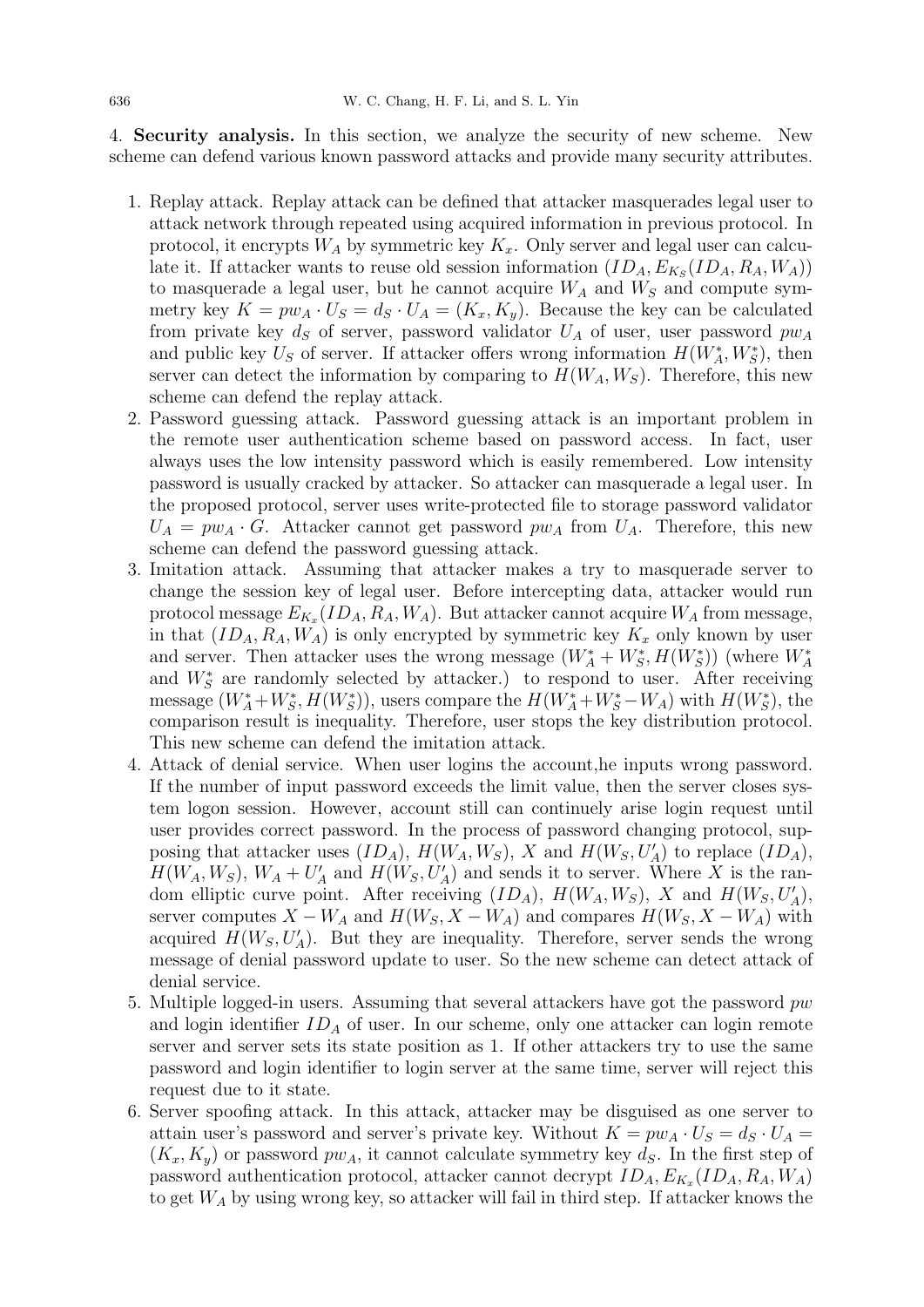$W_A$  accidentally, it still does not know the password due to the complex of ECDLP. Therefore, our scheme can defend server spoofing attack.

- 7. Perfect forward secrecy. In perfect forward secrecy, if private key of server and password of user are damaged, security of previous established session key should not be affected. Assuming that attacker obtains  $pw_A$  and  $d_S$ , he can calculate  $K = pw_A$ .  $U_S = d_S \cdot U_A = (K_x, K_y)$  and get  $W_A$  and  $W_S$  from message  $ID_A, E_{K_x}(ID_A, R_A, W_A)$ and  $(W_A + W_S)$ ,  $H(W_S)$  respectively. But attacker cannot obtain session key  $SK =$  $r_A \cdot r_S \cdot pw_A \cdot d_S \cdot G$ . In order to get key SK, attacker tries to directly calculate  $(W_A, W_S) = (r_A \cdot pw_A \cdot G, r_S \cdot d_S \cdot G)$ . Due to the complex of DIffie-Hellman problem, attacker cannot get SK. In other words, although current session key is leaked, it depends on random number  $r_A$  and  $r_S$ , attacker cannot obtain old session key. So our scheme provides perfect forward secrecy.
- 8. Internal attack. Attacker steals the password identifer from server's verification table. Internal privileged users in server use legal login request to access to other server. Our scheme can maintain the password verification table including identifer  $ID_A$  and password identifer  $U_A = pw_A \cdot G$ . Attacker cannot get  $pw_A$  by computing. So attacker cannot generate symmetry key  $K_x$ .

The internal privileged users can't pretend to be legitimate users. Due to without key  $K_x$ , privileged users are unable to authenticate identity through the remote server. So internal attack is infeasible with our new scheme.

5. Performance analysis. In this paper, we make a comparison to elliptic curve cryptography(ECC)[19], cyclic elliptic curve points sequence(CECPS)[20], Elliptic Curve Cryptography with Symmetric Algorithm(ECCSA)[21] with our scheme(SKECE) to demonstrate the security of our new scheme as table 3.  $A_1$  to  $A_8$  are the security attribute descried in above section. Y denotes that scheme can prevent attack. N denotes that scheme cannot prevent attack.

| Scheme       |              | $A_1$ $A_2$ $A_3$ $A_4$ $A_5$ $A_6$ $A_7$ |              |               |              |              | $A_8$ |
|--------------|--------------|-------------------------------------------|--------------|---------------|--------------|--------------|-------|
| ECC          | $\mathbf{V}$ | - N                                       | N.           | - N-          | $\mathbf{Y}$ | N            |       |
| <b>CECPS</b> | - N          | $\mathbf{Y}$                              | N            | $\mathbf{V}$  | $\mathbb{N}$ | <sup>V</sup> |       |
| ECCSA Y      |              | $\mathbf{Y}$                              | N            | $-\mathbf{Y}$ | Y.           | N            | N     |
| SKECE        | V.           | V.                                        | $\mathbf{V}$ | V.            | V.           |              |       |

Table 3. Security comparison with different schemes

From table3, we can know that the new scheme can prevent any attack. Table4 is the comparison of calculation cost. In this paper, we compute total number of virtual operating and virtual computing time for each scheme. An asymmetric operation calculation is equivalent to one point operation (namely,  $10^3$  symmetric operation and  $10^4$  Hash operation). Setting one virtual operation is equivalent to one point operation (namely, 1 asymmetric=1 point=10<sup>3</sup> symmetric=10<sup>3</sup> virtual operation=10<sup>4</sup> Hash). So the executing time for asymmetric operation, symmetric operation and Hash operation are  $5 \times 10^{-1}s$ ,  $5 \times 10^{-4}s$  and  $5 \times 10^{-5}s$  respectively. One virtual operating is equivalent to symmetric operation, so  $1T = 5 \times 10^{-4}s$  virtual computing time. Asymmetric operation and symmetric operation are used in ECC, CECPS, ECCSA, which increase the calculation cost. But new scheme dose not use asymmetric operation and symmetric operation. Its virtual operating time is very low. Where H denotes Hash operation number. XOR denotes exclusive or operation number. S, A and P denote the asymmetric operation number, symmetric operation number and point operation number respectively.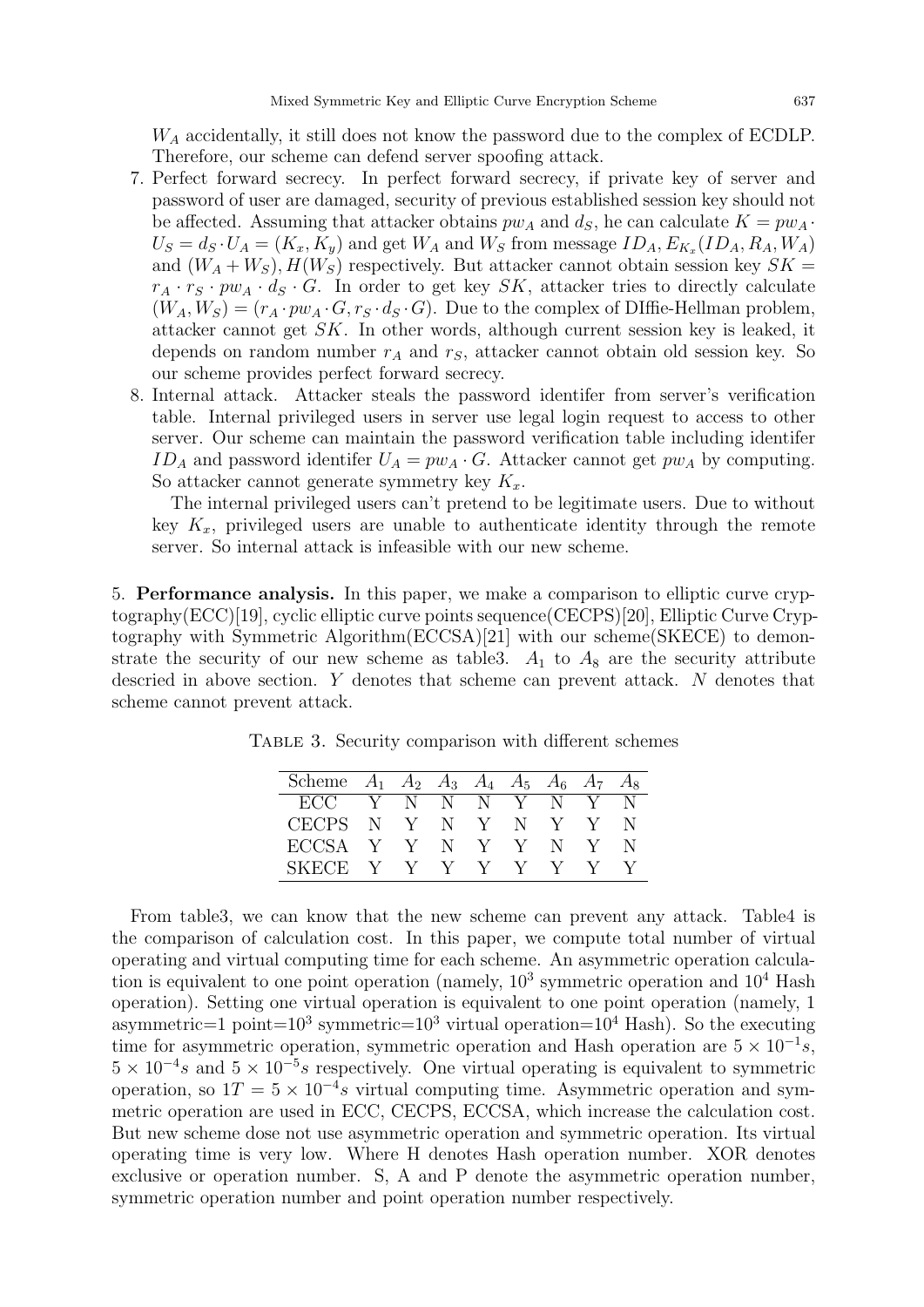| Scheme       | Total number of operation    virtual operating time |        |
|--------------|-----------------------------------------------------|--------|
| ECC          | $12H+7XOR+3S+4P$                                    | 2.0014 |
| <b>CECPS</b> | $10H+5XOR+4S+5A$                                    | 2.0621 |
| <b>ECCSA</b> | $12H+7XOR+4S+5A$                                    | 2.3452 |
| <b>SKECE</b> | $17H+8XOR+3P$                                       | 2.0003 |

Table 4. Calculation cost comparison with different schemes

6. Conclusions. In this paper, we propose a mixed symmetric key and elliptic curve encryption scheme for password authentication and update. This new scheme can effectively solve the imitate attack and clock synchronization etc. It can generate symmetric key and make reliable message exchange, in addition, it has low calculation cost. In the future, we will further improve the security of our scheme and reduce the calculation cost.

Acknowledgment. This work is supported by the Natural Science Foundation of China No.61472010,61602080.

## **REFERENCES**

- [1] C. L. Lin, T. Hwang A password authentication scheme with secure password updating, Computers & Security, vol. 22, no. 1, pp. 68-72, 2003.
- [2] S. K. H. Islam, M. K. Khan, M. S. Obaidat, et al, Provably Secure and Anonymous Password Authentication Protocol for Roaming Service in Global Mobility Networks Using Extended Chaotic Maps, Wireless Personal Communications, vol. 84, no. 3, pp. 1-22, 2015.
- [3] L. M. Surhone, M. T. Timpledon, S. F. Marseken Secure Password Authentication, Betascript Publishing, 2010.
- [4] C. M. Chen, L. L. Xu, T. Y. Wu, and C. R. Li, On the Security of a Chaotic Maps-based Three-party Authenticated Key Agreement Protocol, Journal of Network Intelligence, vol. 1, no. 2, pp. 61-66, May 2016.
- [5] C. M. Chen, W. Fang, K.H. Wang, T.Y. Wu, Comments on An improved secure and efficient password and chaos-based two-party key agreement protocol, Nonlinear Dynamics, vol. 87, no. 3, pp. 2073C2075, 2017.
- [6] S. H. Islam Provably secure dynamic identity-based three-factor password authentication scheme using extended chaotic maps, *Nonlinear Dynamics*, vol. 78, no. 3, pp. 2261-2276, 2014.
- [7] L. Chen, H. W. Lim, G. Yang, Cross-domain password-based authenticated key exchange revisited, ACM Transactions on Information and System Security , no. TISSEC), vol. 16, no. 4, pp. 15, 2014.
- [8] S. L. Yin, H. Li and J. Liu. A New Provable Secure Certificateless Aggregate Signcryption Scheme, Journal of Information Hiding and Multimedia Signal Processing, vol. 7, no. 6, pp. 1274-1281, November 2016.
- [9] Q. Tang, H. Ma, X. Chen, Extend the Concept of Public Key Encryption with Delegated Search, Computer Journal, vol. 58, no. 4, pp. 724-734, , 2013.
- [10] E. J. Yoon, E. K. Ryu, K. Y. Yoo Further improvement of an efficient password based remote user authentication scheme using smart cards, IEEE Transactions on Consumer Electronics, vol. 50, no. 2, pp. 612-614, 2004.
- [11] H. Zhu, Y. Xia, H. Li, An Efficient and Secure Biometrics-Based One-Time Identity-Password Authenticated Scheme for E-Coupon System Towards Mobile Internet, Journal of Information Hiding and Multimedia Signal Processing, vol. 6, no. 3, pp. 444-457, , 2015.
- [12] S. L. Yin and J. Liu, A K-means Approach for Map-Reduce Model and Social Network Privacy Protection, Journal of Information Hiding and Multimedia Signal Processing, vol. 7, no. 6, pp. 1215- 1221, November 2016.
- [13] H. Mun, K. Han, S. L. Yan, et al. Enhanced secure anonymous authentication scheme for roaming service in global mobility networks, *Journal Mathematical & Computer Modelling*, vol. 55. no.(1C2), pp. 214-222, 2012.
- [14] S. Kamienny, F. Najman, Torsion groups of elliptic curves over quadratic fields, Revista de la Real Academia de Ciencias Exactas, Fsicas y Naturales. Serie A. Matemáticas, vol. 152, no. 1), pp. 291-305, 2016.